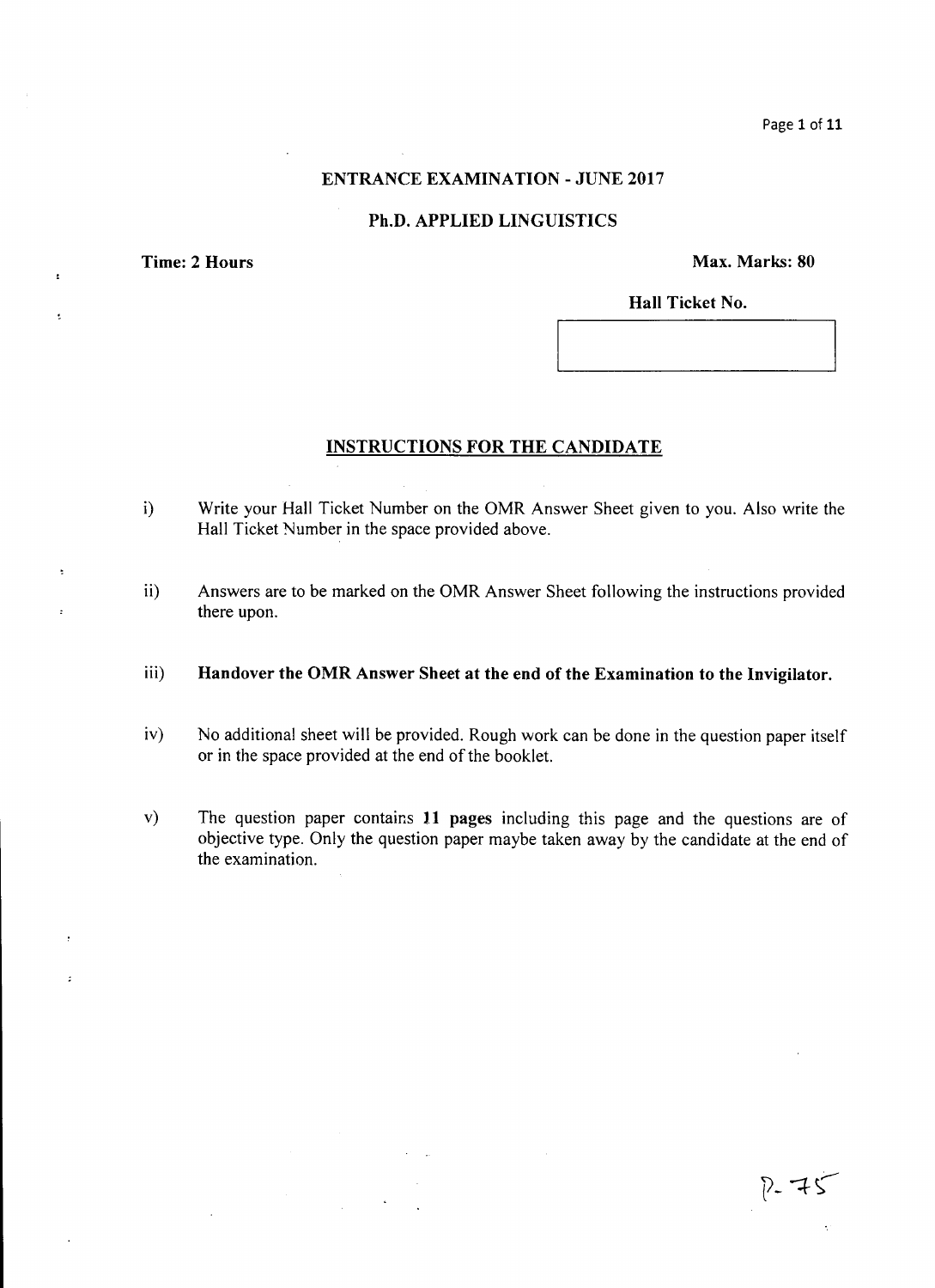$\hat{\mathcal{L}}$ 

# PART-A Research Methodology (40 Marks)

| 1. | Bibliography given in a research ___________.                                                                                                                                                                |                                                         |  |
|----|--------------------------------------------------------------------------------------------------------------------------------------------------------------------------------------------------------------|---------------------------------------------------------|--|
|    | A. helps those interested in further research and studying the problem from another<br>angle.<br>B. shows the vast knowledge of the researcher.<br>C. makes the report authentic<br>D. none of the above     |                                                         |  |
| 2. | Hypothesis cannot be stated in                                                                                                                                                                               |                                                         |  |
|    | A. declarative terms<br>C. general terms                                                                                                                                                                     | B. null and question form terms<br>D. directional terms |  |
| 3. | Formulation of hypothesis may not be necessary in ___________.                                                                                                                                               |                                                         |  |
|    | A. survey studies<br>C. experimental studies                                                                                                                                                                 | B. historical studies<br>D. normative studies           |  |
| 4. |                                                                                                                                                                                                              |                                                         |  |
|    | A. formulated in such a way that it can be tested by the data<br>B. precise, specific and consistent with most known facts<br>C. of limited scope and should not have global significance<br>D. all of these |                                                         |  |
| 5. | Field study is related to Field study is related to                                                                                                                                                          |                                                         |  |
|    | A. real life situations<br>C. experimental situations                                                                                                                                                        | B. laboratory situations<br>D. none of the above        |  |
| 6. | Research is based upon                                                                                                                                                                                       |                                                         |  |
|    | A. scientific method<br>C. scientists                                                                                                                                                                        | B. experiments<br>D. general principles                 |  |
| 7. | "Research is an ethical process". Here the meaning of ethics is                                                                                                                                              |                                                         |  |
|    | A. The external beauty of the research<br>B. The quality of the research content<br>C. The fulfilment of research values in an investigation<br>D. None of the above                                         |                                                         |  |

 $\sim$ 

 $\mathcal{O}(\mathbb{R}^n)$ 

 $\label{eq:2.1} \frac{1}{\sqrt{2}}\int_{\mathbb{R}^{2}}\left|\frac{d\mathbf{r}}{d\mathbf{r}}\right|^{2}d\mathbf{r}d\mathbf{r}$ 

 $\mathcal{L}^{\pm}$ 

 $\mathbb{R}^2$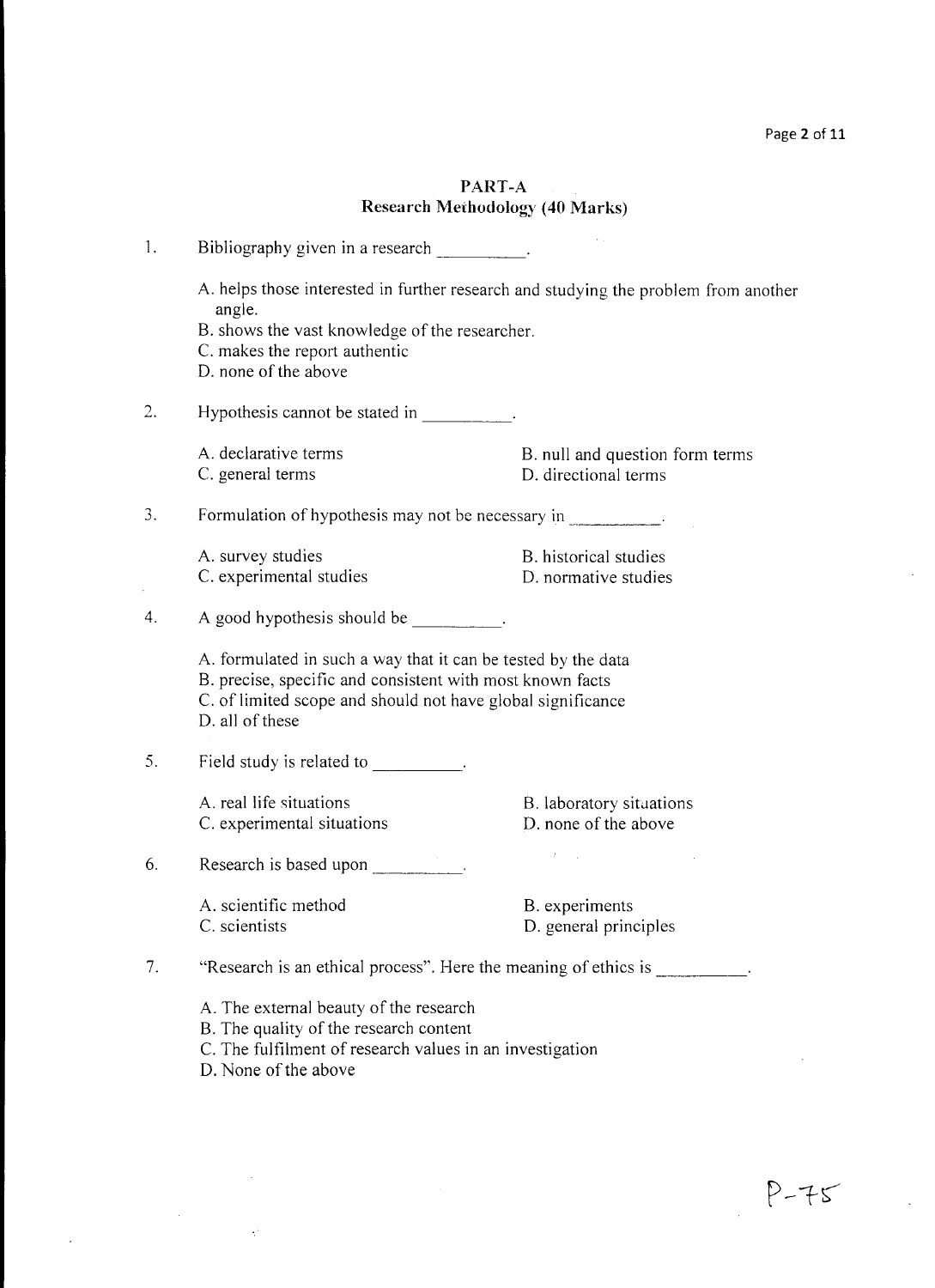| 8.  | Evidence in research is collected from _________.                                                                                                                           |                                                                |                              |  |  |
|-----|-----------------------------------------------------------------------------------------------------------------------------------------------------------------------------|----------------------------------------------------------------|------------------------------|--|--|
|     | A. primary and secondary resources B. pure and applied sources<br>C. active and passive sources                                                                             | D. none of the above.                                          |                              |  |  |
| 9.  | In primary sources, we include __________.                                                                                                                                  |                                                                |                              |  |  |
|     | A. Hand written manuscripts only<br>C. Direct collection from the thesis                                                                                                    | B. The original writings of the authors<br>D. All of the above |                              |  |  |
| 10. | A researcher is generally expected to __________.                                                                                                                           |                                                                |                              |  |  |
|     | A. Study the existing literature in a field B. Generate new principles and theories<br>C. Synthesize the ideas given by others                                              | D. Evaluate the findings of a study                            |                              |  |  |
| 11. | One of the essential characteristics of research is ___________.                                                                                                            |                                                                |                              |  |  |
|     | A. Replicability B. Generalizability C. Usability D. Objectivity                                                                                                            |                                                                |                              |  |  |
| 12. | The Government of India conducts Census after every 10 years. The method of research                                                                                        |                                                                |                              |  |  |
|     | A. Case study<br>C. Survey                                                                                                                                                  | B. Developmental study<br>D. Experimental study                |                              |  |  |
| 13. | An investigator studied the Census data for a given area and prepared a write-up based on<br>them. Such a write-up is called _________.                                     |                                                                |                              |  |  |
|     | A. Research paper B. Article                                                                                                                                                |                                                                | C. Thesis D. Research report |  |  |
| 14. | A null hypothesis is __________.                                                                                                                                            |                                                                |                              |  |  |
|     | A. When there is no difference between the variables<br>B. The same as research hypothesis<br>C. Subjective in nature<br>D. When there is difference between the variables. |                                                                |                              |  |  |
| 15. | The research which is exploring new facts through the study of the past is called                                                                                           |                                                                |                              |  |  |
|     | A. Philosophical research<br>C. Mythological research                                                                                                                       | B. Historical research<br>D. Content analysis                  |                              |  |  |

 $\label{eq:2} \begin{split} \mathcal{L}_{\text{max}}(\mathbf{r}) = \mathcal{L}_{\text{max}}(\mathbf{r}) \,, \end{split}$ 

l.

 $\label{eq:2} \frac{1}{\sqrt{2}}\left(\frac{1}{2}\right)^2$ 

 $\mathcal{O}(\mathcal{F}^{\mathcal{O}}_{\mathcal{O}}(n))$ 

 $\sim 10^{11}$ 

 $\ddot{\phantom{a}}$ 

 $\overline{a}$ 

 $\mathcal{L}_{\mathcal{A}}$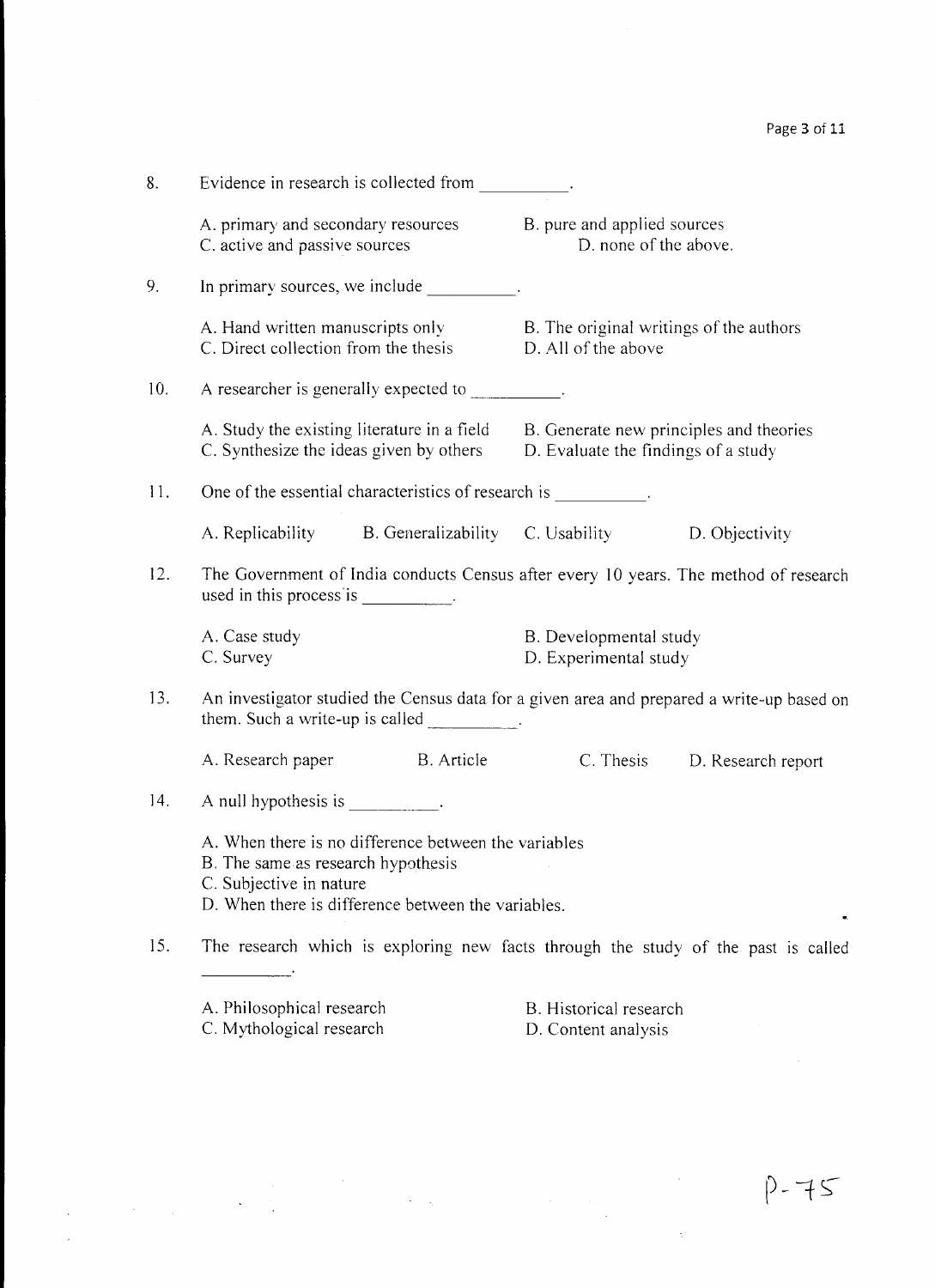| 16. | Action research is .                                                                                                                                                                           |                                                      |                                    |
|-----|------------------------------------------------------------------------------------------------------------------------------------------------------------------------------------------------|------------------------------------------------------|------------------------------------|
|     | A. An applied research<br>B. A research carried out to solve immediate problems<br>C. A longitudinal research<br>D. Simulative research.                                                       |                                                      |                                    |
| 17. | The main characteristic of scientific research is __________.                                                                                                                                  |                                                      |                                    |
|     | A. Empirical<br>C. Experimental                                                                                                                                                                | B. Theoretical<br>D. All of the above.               |                                    |
| 18. | Authenticity of a research finding is _________.                                                                                                                                               |                                                      |                                    |
|     | A. Originality B. Validity                                                                                                                                                                     |                                                      | C. Objectivity D. All of the above |
| 19. | Which of the following statements is correct?                                                                                                                                                  |                                                      |                                    |
|     | A. Objectives of research are stated in the first chapter of the thesis.<br>B. Researcher must possess analytical ability.<br>C. Variability is the source of problem.<br>D. All of the above. |                                                      |                                    |
| 20. | The first step of research is                                                                                                                                                                  |                                                      |                                    |
|     | A. Selecting a problem<br>C. Finding a problem                                                                                                                                                 | B. Searching a problem<br>D. Identifying a problem   |                                    |
| 21. | Books and records are the primary sources of data in                                                                                                                                           |                                                      |                                    |
|     | A. Historical research<br>C. Clinical research                                                                                                                                                 | B. Participatory research<br>D. Laboratory research. |                                    |
| 22. | Which kind of research sampling can be used to obtain a representative sample?                                                                                                                 |                                                      |                                    |
|     | A. Stratified sampling<br>C. Systematic sampling                                                                                                                                               | B. Quota sampling<br>D. Simple Random sampling       |                                    |
| 23. | Which sampling procedure gives each item an equal probability of being selected?                                                                                                               |                                                      |                                    |
|     | A. Stratified sampling<br>C. Systematic sampling                                                                                                                                               | B. Quota sampling<br>D. Simple Random sampling       |                                    |

 $\sim 10^{-1}$ 

 $\label{eq:2.1} \frac{1}{\sqrt{2}}\int_{\mathbb{R}^3}\frac{1}{\sqrt{2}}\left(\frac{1}{\sqrt{2}}\right)^2\frac{1}{\sqrt{2}}\left(\frac{1}{\sqrt{2}}\right)^2\frac{1}{\sqrt{2}}\left(\frac{1}{\sqrt{2}}\right)^2.$ 

 $\frac{1}{2} \left( \frac{1}{2} \right)$  ,  $\frac{1}{2} \left( \frac{1}{2} \right)$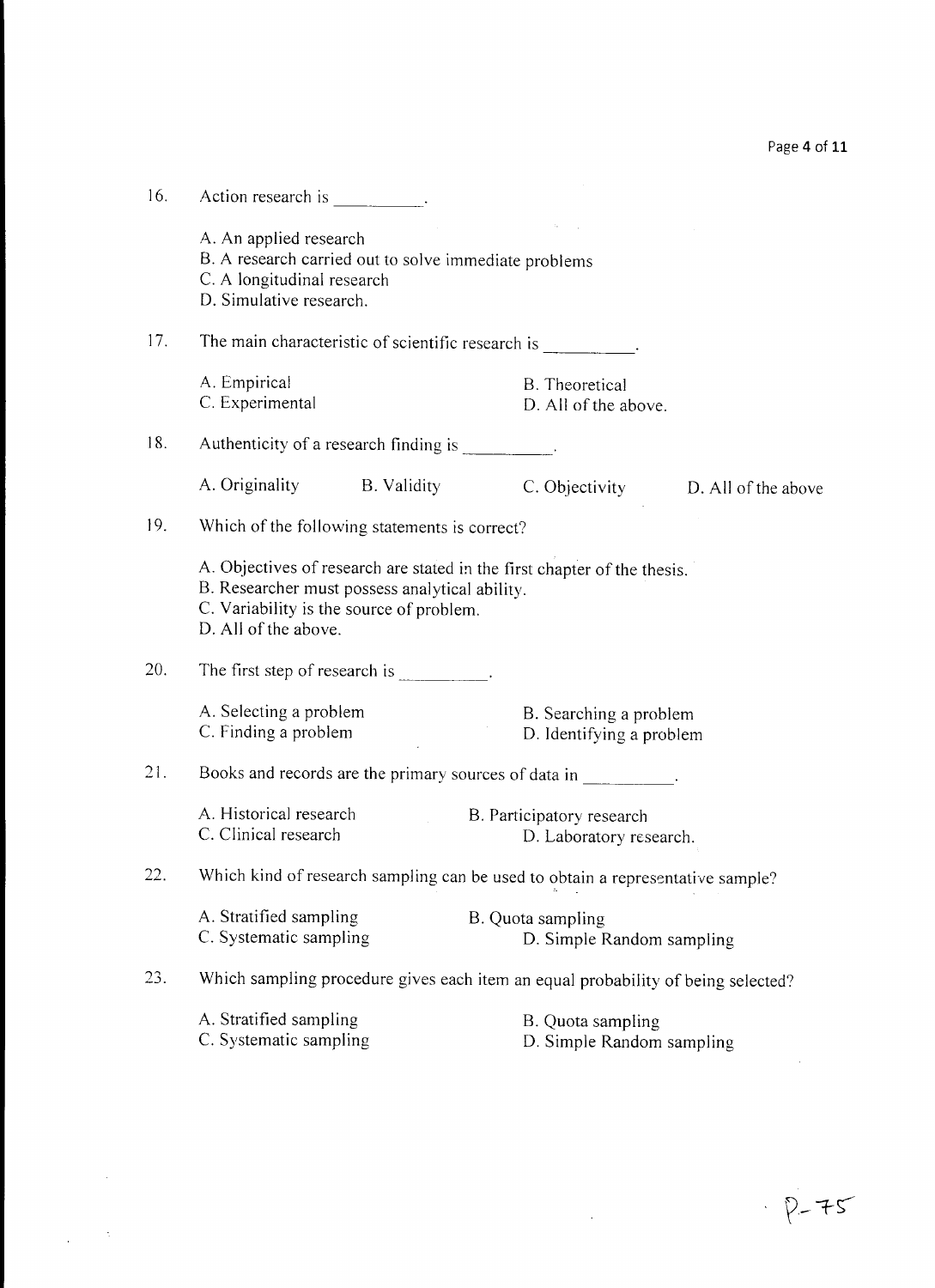$D - 75$ 

| 24. | The final result of a study will be more accurate if the sample drawn is    |                                                        |                                                                 |                                                                                     |
|-----|-----------------------------------------------------------------------------|--------------------------------------------------------|-----------------------------------------------------------------|-------------------------------------------------------------------------------------|
|     | A. Taken randomly<br>C. Representative to the population                    |                                                        | B. Fixed by quota<br>D. Purposeful                              |                                                                                     |
| 25. | subjective experience?                                                      |                                                        |                                                                 | Which type of research method is most appropriate when the focus of the research is |
|     | A. Pre-empirical<br>C. Experimental method                                  |                                                        |                                                                 | B. Descriptive method<br>D. Qualitative method                                      |
| 26. |                                                                             |                                                        |                                                                 | The process of describing a culture or way of life from a peoples' point of view is |
|     | A. Ethnography<br>C. Sociometry                                             |                                                        | D. Photography                                                  | B. Ethnomethodology                                                                 |
| 27. |                                                                             | Which type of research method does media commonly use? |                                                                 |                                                                                     |
|     | A. Secondary analysis<br>C. Unobtrusive measures                            |                                                        | B. Content analysis                                             | D. Natural experiment                                                               |
| 28. | A summary of a body of information is                                       |                                                        |                                                                 |                                                                                     |
|     | A. Introduction                                                             | B. Preface                                             | C. Abstract                                                     | D. Conclusion                                                                       |
| 29. | Reference section of a research report includes .                           |                                                        |                                                                 |                                                                                     |
|     |                                                                             |                                                        | A. Appendix B. Bibliography C. Index if any D. All of the above |                                                                                     |
| 30. | Which of the following variables cannot be expressed in quantitative terms? |                                                        |                                                                 |                                                                                     |
|     | A. Socio-economic status<br>C. Numerical aptitude                           |                                                        | <b>B.</b> Marital status<br>D. Professional attitude.           |                                                                                     |

#### **Passage: (Q:31-35)**

 $\sim$ 

Students go to university to develop skills and obtain knowledge, as a result of which they get better jobs. So to subsidise their education means assisting the potentially rich at the expense of the poor. Why should the young man or woman who cannot get into university and chooses to set up a small business have to borrow capital, while their more intellectually gifted brother or sister obtains capital free financed by the taxpayer?

Students should pave their own way through university, and universities should charge them a fair price for their services. Loan facilities should be an offer from the Government  $-$  a system which works well in other high income countries and certainly doesn't deter the poorer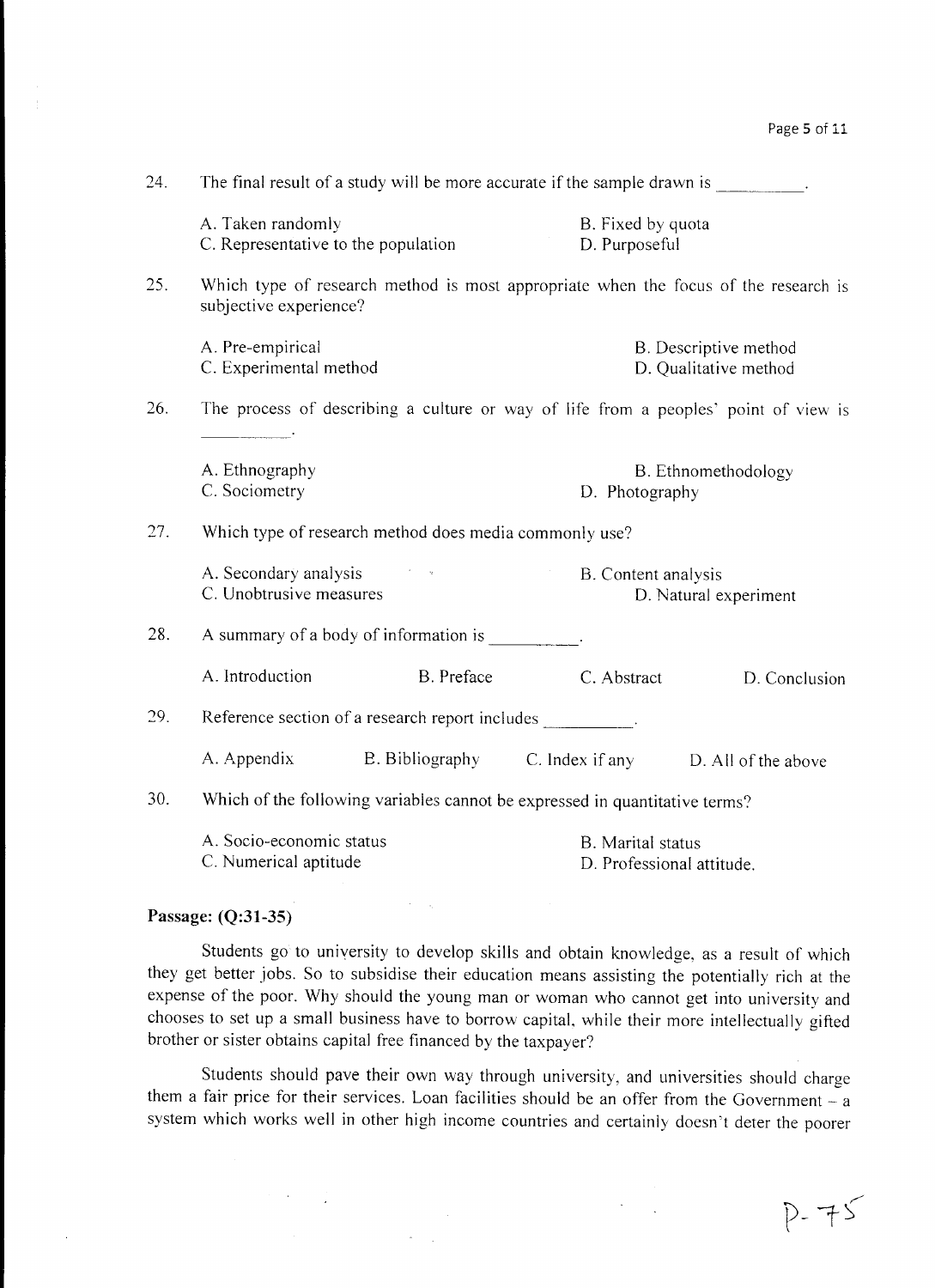students - especially when repayments take into account personal circumstances. Those who enter less well-paid occupations may repay less than those who hit the jackpot. This would save government money, which could then be channelled into more urgent education projects  $-$  such as supporting families whose children would otherwise have to leave school to earn money.

31. In this passage, the writer pleads that A. The state should subsidise university education B. University education should be free for all citizens C. There is no need for university education in poorer societies D. Students should be made to pay for university education 32. The loan facilities will help the poor students in higher education because A. They will not have to repay it B. They will be charged normal interest on it C. They wiIl not be charged any interest on it D. The repayment wiIl be adjusted according to their repaying capacity 33. The money earned by the government in the universities  $\blacksquare$ A. Could be channelled back to higher education B. Could become a part of the national exchequer C. Could be used to subsidise poor school students D. Could be used to improve conditions of the poor 34. The phrase "hitting the jackpot" means A. Getting a meagre salary B. Earning a fortune C. Hitting a clay-pot D. Being a job-less person 35. The kind of prose used in this passage is  $\qquad \qquad$ . A. Argumentative B. Narrative C. Colloquial D. Poetical  $\mathcal{L}^{\text{max}}$ 

**Directions (Q:36-40):** Certain words/terms are given below in each question. All are similar in nature except one which is different. Pick the odd one out.

36. Lion and Den, Cow and Porch, Pig and Pen, Hen and Farm, Horse and Stable

| A. Lion and Den | B. Cow and Porch |
|-----------------|------------------|
| C. Pig and Pen  | D. Hen and Farm  |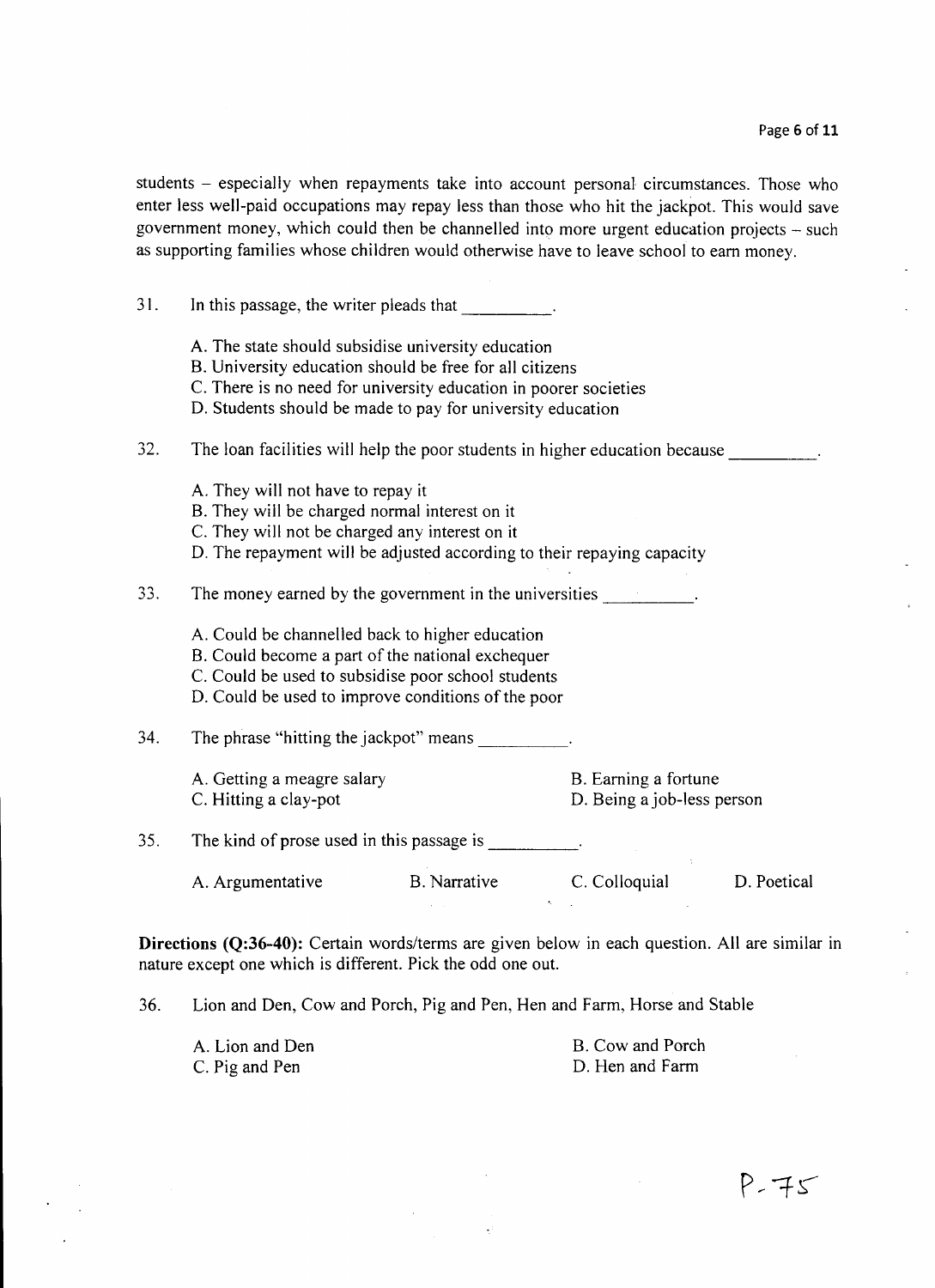| 37. | Lion and Roar, Elephant and Trumphet, Snake and Hiss, Dogs and Cook, Birds and Chirp |                                                                          |                                           |                                              |              |
|-----|--------------------------------------------------------------------------------------|--------------------------------------------------------------------------|-------------------------------------------|----------------------------------------------|--------------|
|     | A. Birds and Chirp<br>C. Snake and Hiss                                              |                                                                          |                                           | B. Dogs and Cook<br>D. Lion and Roar         |              |
| 38. | Goat, Bull, Horse, Lion, Cow                                                         |                                                                          |                                           |                                              |              |
|     | A. Bull                                                                              | B. Horse                                                                 | C. Cow                                    |                                              | D. Lion      |
| 39. | Weaver, Tailor, Carpenter, Clerk, Blacksmith                                         |                                                                          |                                           |                                              |              |
|     | A. Weaver                                                                            | B. Tailor                                                                | C. Clerk                                  |                                              | D. Carpenter |
| 40. |                                                                                      | Magazine, Journal, Novel, Dictionary, Article                            |                                           |                                              |              |
|     | A. Article                                                                           | B. Novel                                                                 |                                           | C. Dictionary                                | D. Journal   |
|     |                                                                                      | <b>Applied Linguistics (40 Marks)</b>                                    | PART-B                                    |                                              |              |
| 41. | The concept of 'communicative competence' was introduced by _________.               |                                                                          |                                           |                                              |              |
|     | A. Noam Chomsky<br>C. Dell Hymes                                                     |                                                                          |                                           | <b>B.</b> Mark Aronoff<br>D. Charles Hockett |              |
| 42. |                                                                                      | The terms of 'langue' and 'parole' were coined by ___________.           |                                           |                                              |              |
|     | A. Noam Chomsky<br>C. David Crystal                                                  |                                                                          | B. Dell Hymes<br>D. Ferdinand de Saussure |                                              |              |
| 43. |                                                                                      | Which of the following language does not belong to the Dravidian family? |                                           |                                              |              |
|     | A. Tulu                                                                              | B. Santhali                                                              | C. Badaga                                 |                                              | D. Kurukh    |
| 44. |                                                                                      | is the founding father of Modern Linguistics.                            |                                           |                                              |              |
|     | A. Noam Chomsky<br>C. Leonard Bloomfield                                             | <b>Controller</b>                                                        |                                           | B. Ferdinand de Saussure<br>D. Edward Sapir  |              |
| 45. |                                                                                      | The 'cardinal vowel system' was devised by __________.                   |                                           |                                              |              |
|     | A. Peter Ladefoged<br>C. David Abercrombie                                           |                                                                          |                                           | <b>B.</b> Daniel Jones<br>D. Peter Roach     |              |

 $\frac{1}{\sqrt{2}}$ 

 $\gamma^{\prime}$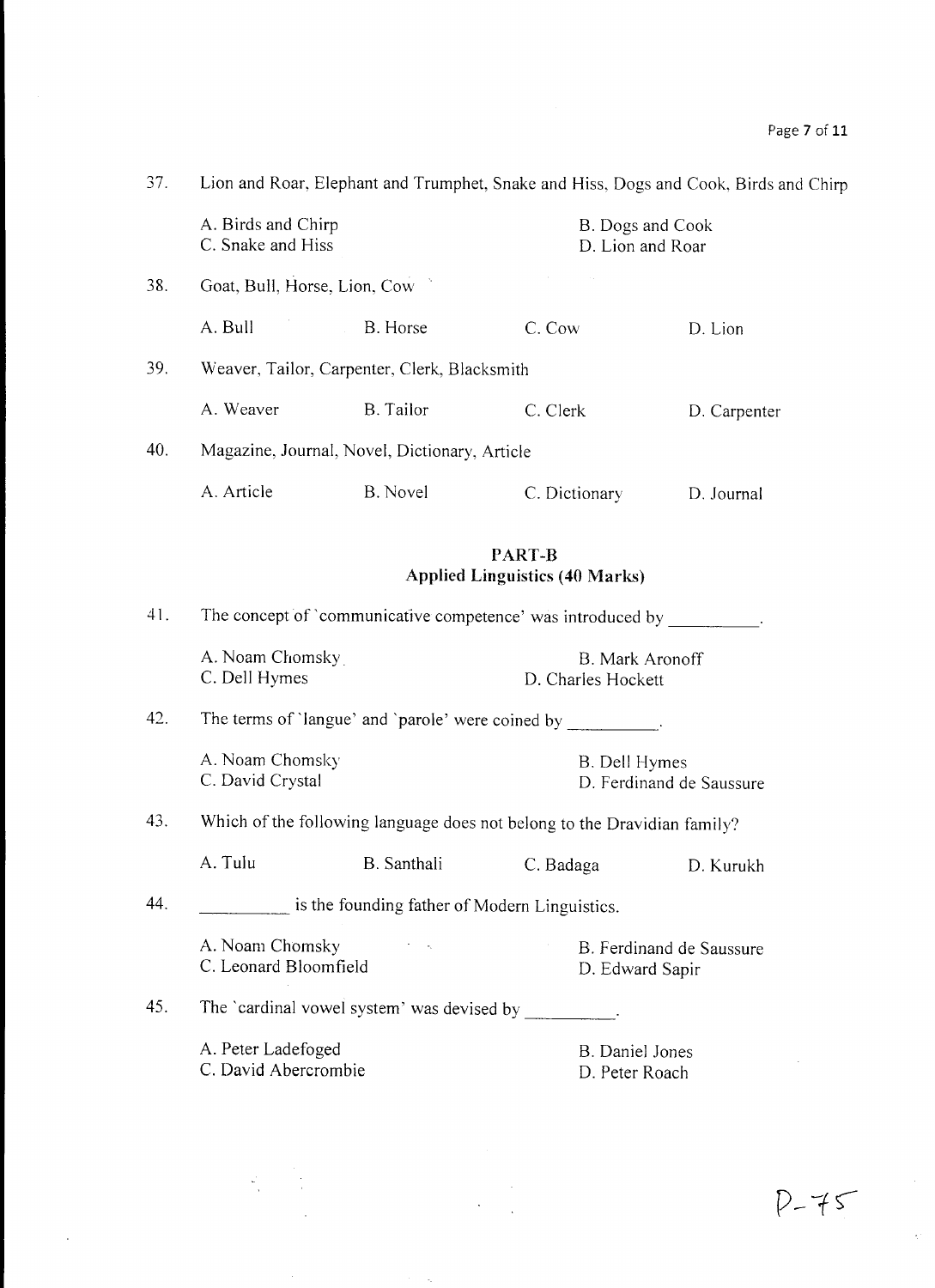| 46. | A machine designed to analyse sound into its acoustic parameters is called _________.                                                       |                                                                         |                                                             |                                                                                 |
|-----|---------------------------------------------------------------------------------------------------------------------------------------------|-------------------------------------------------------------------------|-------------------------------------------------------------|---------------------------------------------------------------------------------|
|     | A. Spectrogram<br>C. Spectrograph                                                                                                           |                                                                         | B. Oscillograph<br>• D. Oscillogram                         |                                                                                 |
| 47. |                                                                                                                                             |                                                                         |                                                             | The mathematical curve that describes a smooth repetitive oscillation is called |
|     | A. Longitudinal wave<br>C. Transverse wave                                                                                                  |                                                                         | B. Sinusoidal wave<br>D. Mechanical wave                    |                                                                                 |
| 48. | The mutual influence of two neighbouring languages on each other over a period of time<br>is known as $\frac{1}{\sqrt{1-\frac{1}{2}}}\cdot$ |                                                                         |                                                             |                                                                                 |
|     | A. Substratum<br>C. Adstratum                                                                                                               |                                                                         | B. Superstratum<br>D. None of the above                     |                                                                                 |
| 49. | In a logographic writing system, the basic written units generally correspond to                                                            |                                                                         |                                                             |                                                                                 |
|     |                                                                                                                                             | A. phonemes B. morphemes C. speech acts D. concepts                     |                                                             |                                                                                 |
| 50. | When young children create plurals like "childs" and "sheeps", we can characterize this<br>as a case of $\qquad \qquad$ .                   |                                                                         |                                                             |                                                                                 |
|     |                                                                                                                                             | A. assimilation B. analogy                                              | C. semantic shift D. replacement                            |                                                                                 |
| 51. |                                                                                                                                             | denotes a problem in conveying words and sentences in the written form. |                                                             |                                                                                 |
|     |                                                                                                                                             | A. dyslexia B. aphasia                                                  | C. dysgraphia D. dysphasia                                  |                                                                                 |
| 52. |                                                                                                                                             | "Conceptual blending theory" was developed by __________.               |                                                             |                                                                                 |
|     | A. V. Evans and M. Green<br>C. G. Fauconnier and M. Turner                                                                                  |                                                                         | B. W. Hollman and N. Gisborne<br>D. G. Lakoff and N. Rafael |                                                                                 |
| 53. | Which of the following suggests that human beings can talk about things that are remote<br>in time and/or space?                            |                                                                         |                                                             |                                                                                 |
|     | A. discreteness<br>C. arbitrariness                                                                                                         |                                                                         | B. productivity<br>D. displacement                          |                                                                                 |

 $\hat{\mathcal{L}}$ 

 $\hat{\gamma}$ 

 $\hat{\mathcal{A}}$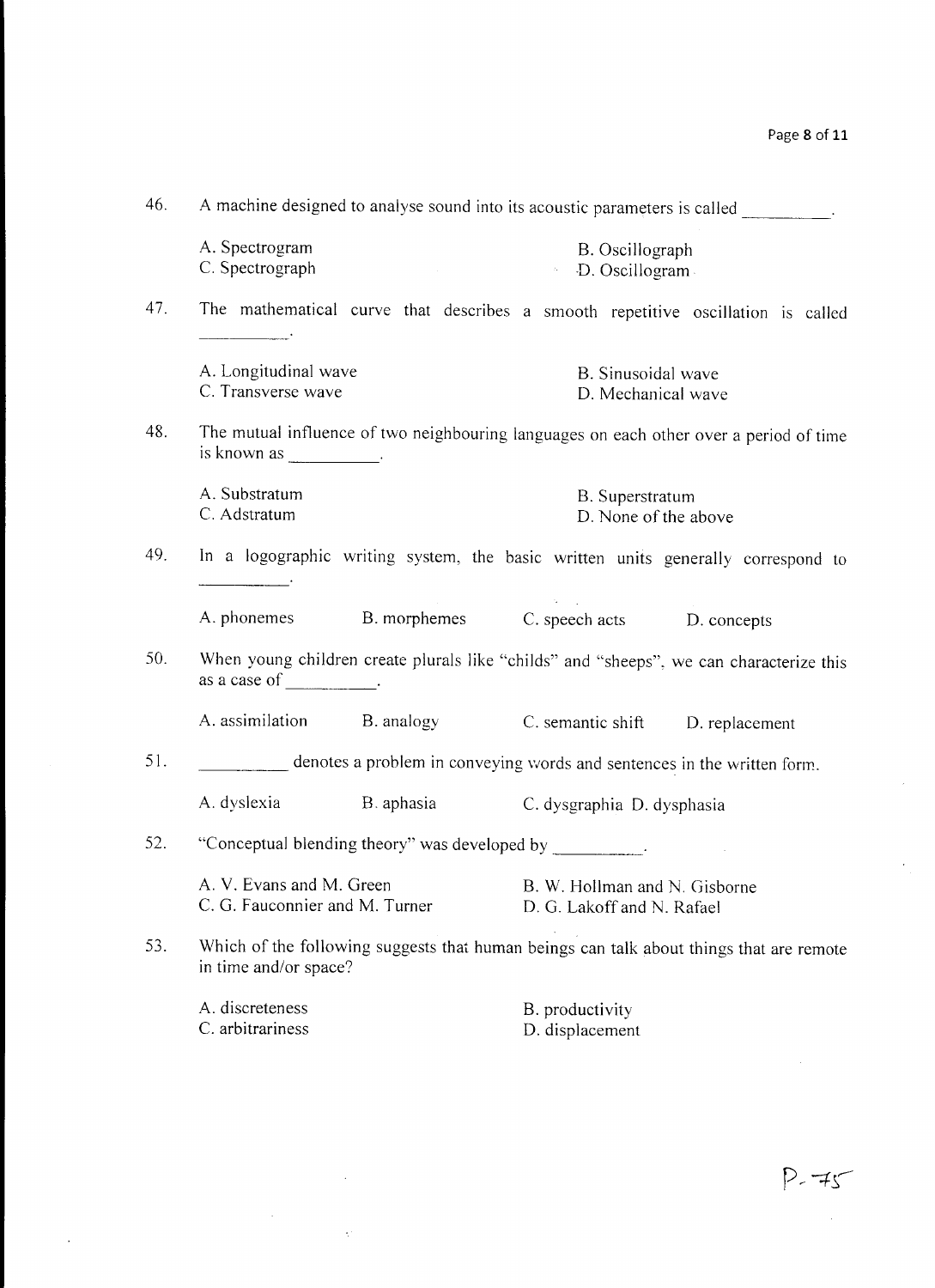| 54. | The fact that we could say economics as [ika'namiks] or [eka'namiks] is an example of                                                                                                                                                                                                                                                                                                                                                                                                                     |                                                                                           |  |
|-----|-----------------------------------------------------------------------------------------------------------------------------------------------------------------------------------------------------------------------------------------------------------------------------------------------------------------------------------------------------------------------------------------------------------------------------------------------------------------------------------------------------------|-------------------------------------------------------------------------------------------|--|
|     | A. prevarication B. openness                                                                                                                                                                                                                                                                                                                                                                                                                                                                              | C. discreteness D. free variation                                                         |  |
| 55. | an example of $\qquad \qquad$                                                                                                                                                                                                                                                                                                                                                                                                                                                                             | If said out of context, the sentence 'John saw the people with binoculars' could serve as |  |
|     | A. Deep structure<br>C. Part-of-speech ambiguity                                                                                                                                                                                                                                                                                                                                                                                                                                                          | B. Structural ambiguity<br>D. Lexical ambiguity                                           |  |
| 56. | An area of sociolinguistic study which concentrates on the use of a variety and its social                                                                                                                                                                                                                                                                                                                                                                                                                |                                                                                           |  |
|     | A. microsociolinguistics<br>C. balanced bilingualism                                                                                                                                                                                                                                                                                                                                                                                                                                                      | B. macrosociolinguistics<br>D. simultaneous bilingualism                                  |  |
| 57. | The study of class distinction in speech is known as _________.                                                                                                                                                                                                                                                                                                                                                                                                                                           |                                                                                           |  |
|     | A. creolization<br>C. normativism                                                                                                                                                                                                                                                                                                                                                                                                                                                                         | B. social stratification<br>D. dialectology                                               |  |
| 58. | A variety of language used recognizably in a specific region or (a social) by a specific<br>social class is called $\frac{1}{\sqrt{1-\frac{1}{\sqrt{1-\frac{1}{\sqrt{1-\frac{1}{\sqrt{1-\frac{1}{\sqrt{1-\frac{1}{\sqrt{1-\frac{1}{\sqrt{1-\frac{1}{\sqrt{1-\frac{1}{\sqrt{1-\frac{1}{\sqrt{1-\frac{1}{\sqrt{1-\frac{1}{\sqrt{1-\frac{1}{\sqrt{1-\frac{1}{\sqrt{1-\frac{1}{\sqrt{1-\frac{1}{\sqrt{1-\frac{1}{\sqrt{1-\frac{1}{\sqrt{1-\frac{1}{\sqrt{1-\frac{1}{\sqrt{1-\frac{1}{\sqrt{1-\frac{1}{\sqrt{$ |                                                                                           |  |
|     | A. variety B. dialect                                                                                                                                                                                                                                                                                                                                                                                                                                                                                     | C. cant D. creole                                                                         |  |
| 59. |                                                                                                                                                                                                                                                                                                                                                                                                                                                                                                           | means groups of people who communicate with each other regularly.                         |  |
|     | A. networks<br>B. creole                                                                                                                                                                                                                                                                                                                                                                                                                                                                                  | C. pidgin<br>D. jargon                                                                    |  |
| 60. |                                                                                                                                                                                                                                                                                                                                                                                                                                                                                                           | A form which alternates with another under definable conditions is known as               |  |
|     | A. jargon<br>B. diglossia                                                                                                                                                                                                                                                                                                                                                                                                                                                                                 | C. dialect<br>D. sociolect                                                                |  |
| 61. |                                                                                                                                                                                                                                                                                                                                                                                                                                                                                                           | Compounding is the characteristic feature of ___________ family of languages.             |  |
|     | A. Austro-Asiatic<br>ti il su<br>C. Tibeto-Burman                                                                                                                                                                                                                                                                                                                                                                                                                                                         | B. Dravidian<br>D. Indo-Aryan                                                             |  |
| 62. | 'Lexical Functional Grammar' was developed by ___________.                                                                                                                                                                                                                                                                                                                                                                                                                                                |                                                                                           |  |
|     | A. R. Grishman and H.Somers<br>C. J. Bresnan and R. Kaplan                                                                                                                                                                                                                                                                                                                                                                                                                                                | B. G. Gerald and I. Sag<br>D. A. Zwicky and D. Dowty                                      |  |

 $\sim 10^{-1}$ 

 $\mathcal{L}^{\text{max}}_{\text{max}}$ 

 $\mathcal{L}^{\text{max}}$ 

 $P-75$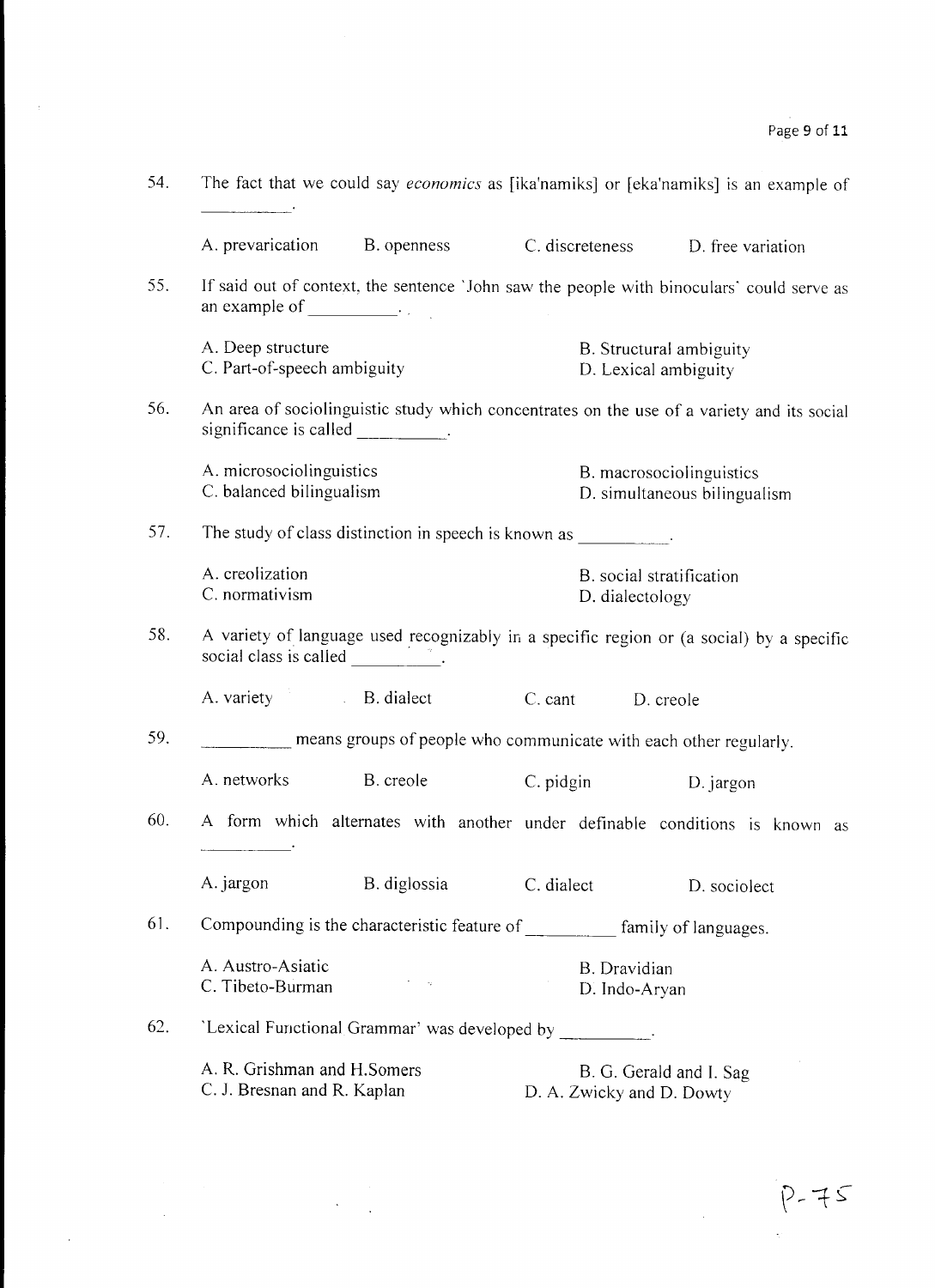$P-75$ 

| 63. | George Miller's is credited for developing __________.                                                                                                                                                              |                                                           |                                                                 |                                |  |
|-----|---------------------------------------------------------------------------------------------------------------------------------------------------------------------------------------------------------------------|-----------------------------------------------------------|-----------------------------------------------------------------|--------------------------------|--|
|     | A. Ontology                                                                                                                                                                                                         | B. FrameNet                                               | C. Semantic Web D. WordNet                                      |                                |  |
| 64. | ISCII stands for TSCII stands for                                                                                                                                                                                   |                                                           |                                                                 |                                |  |
|     | A. Indian Standard Code for Intelligence Interchange<br>B. Indian System Code for Information Interface<br>C. Indian Standard Code for Information Interface<br>D. Indian Standard Code for Information Interchange |                                                           |                                                                 |                                |  |
| 65. | is the editor of the <i>Handbook of Computational Linguistics</i> .                                                                                                                                                 |                                                           |                                                                 |                                |  |
|     | A. Larry Wall<br>C. Ralph Grishman                                                                                                                                                                                  |                                                           | <b>B.</b> Ruslan Mitkov<br>D. Harold Somers                     |                                |  |
| 66. |                                                                                                                                                                                                                     | James Allen is the author of the book entitled .          |                                                                 |                                |  |
|     | C. Natural Language Planning                                                                                                                                                                                        | A. Natural Language Understanding                         | B. Natural Language Processing                                  | D. Natural Language Generation |  |
| 67. | FST stands for $\qquad \qquad \ldots$                                                                                                                                                                               |                                                           |                                                                 |                                |  |
|     | A. Finite Status Transaction<br>C. Fast State Transducer                                                                                                                                                            |                                                           | <b>B. Finite State Transducer</b><br>D. Fast Status Transaction |                                |  |
| 68. |                                                                                                                                                                                                                     | The basic parsing technology is                           |                                                                 |                                |  |
|     | A. Word and Paradigm<br>C. Left and right                                                                                                                                                                           |                                                           | B. Top down and bottom up<br>D. Length and breadth              |                                |  |
| 69. |                                                                                                                                                                                                                     | is the author of the book entitled The Language Instinct. |                                                                 |                                |  |
|     | A. Peter Newmark<br>C. Steven Pinker                                                                                                                                                                                |                                                           | <b>B.</b> Morris Halle<br>D. Eugene Nida                        |                                |  |
| 70. |                                                                                                                                                                                                                     | is the proponent of Acquisition Learning distinction.     |                                                                 |                                |  |
|     | A. Stephen Krashen<br>C. John Schumann                                                                                                                                                                              |                                                           | B. Carolyn Madden<br>D. Noel Houck                              |                                |  |
| 71. | Interlanguage was proposed by __________.                                                                                                                                                                           |                                                           |                                                                 |                                |  |
|     | A. Larry Hyman<br>C. Linda Galloway                                                                                                                                                                                 |                                                           | B. Larry Selinker<br>D. Lamendella John                         |                                |  |